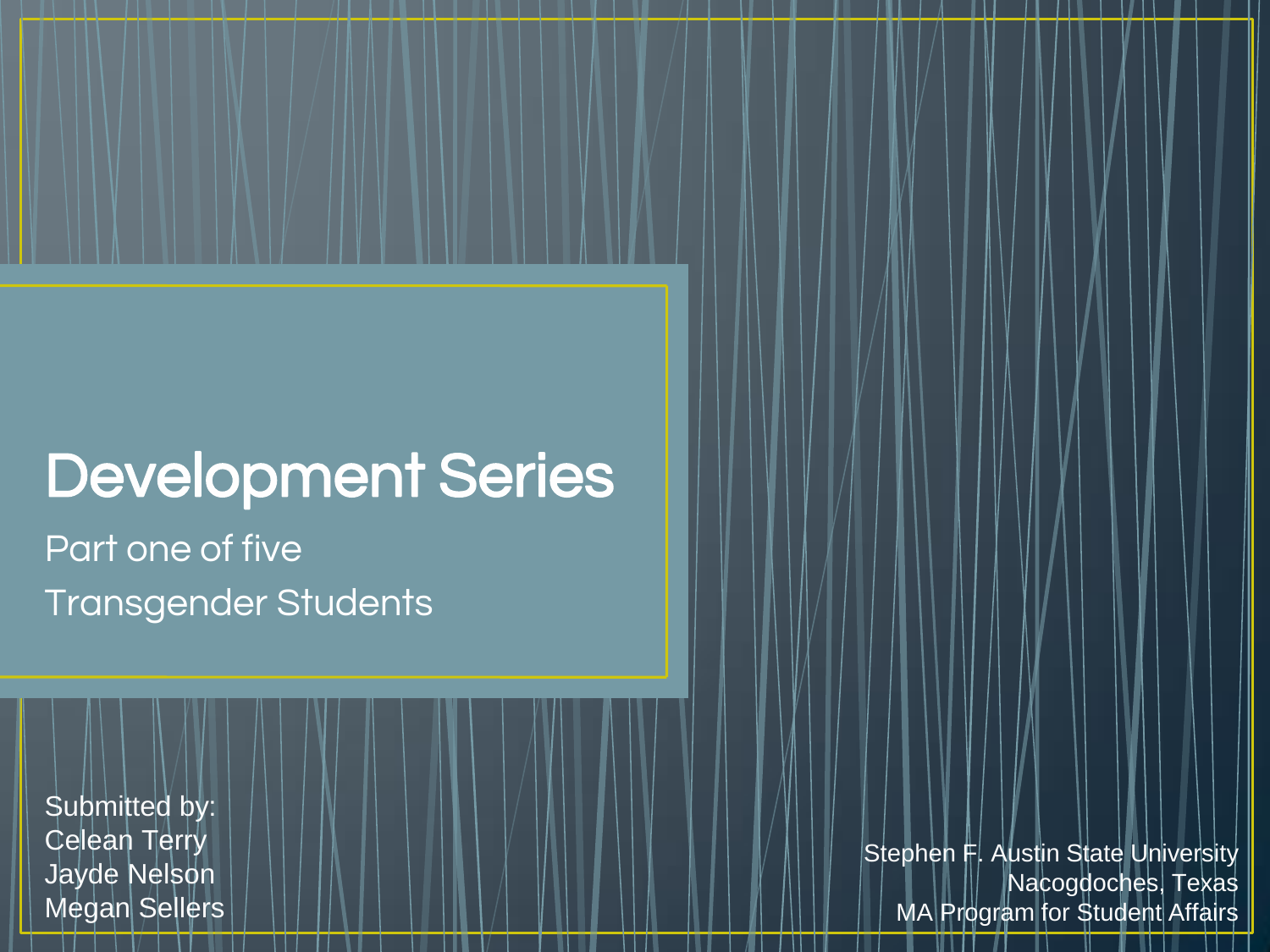#### Centrist College – Mission Behind the Series



In response to Centrist College President, Dr. Fogg, we have created a 5 part educational presentation for senior staff on student development and diversity. Part on of this series delves into how to better accommodate transgender students on our campus.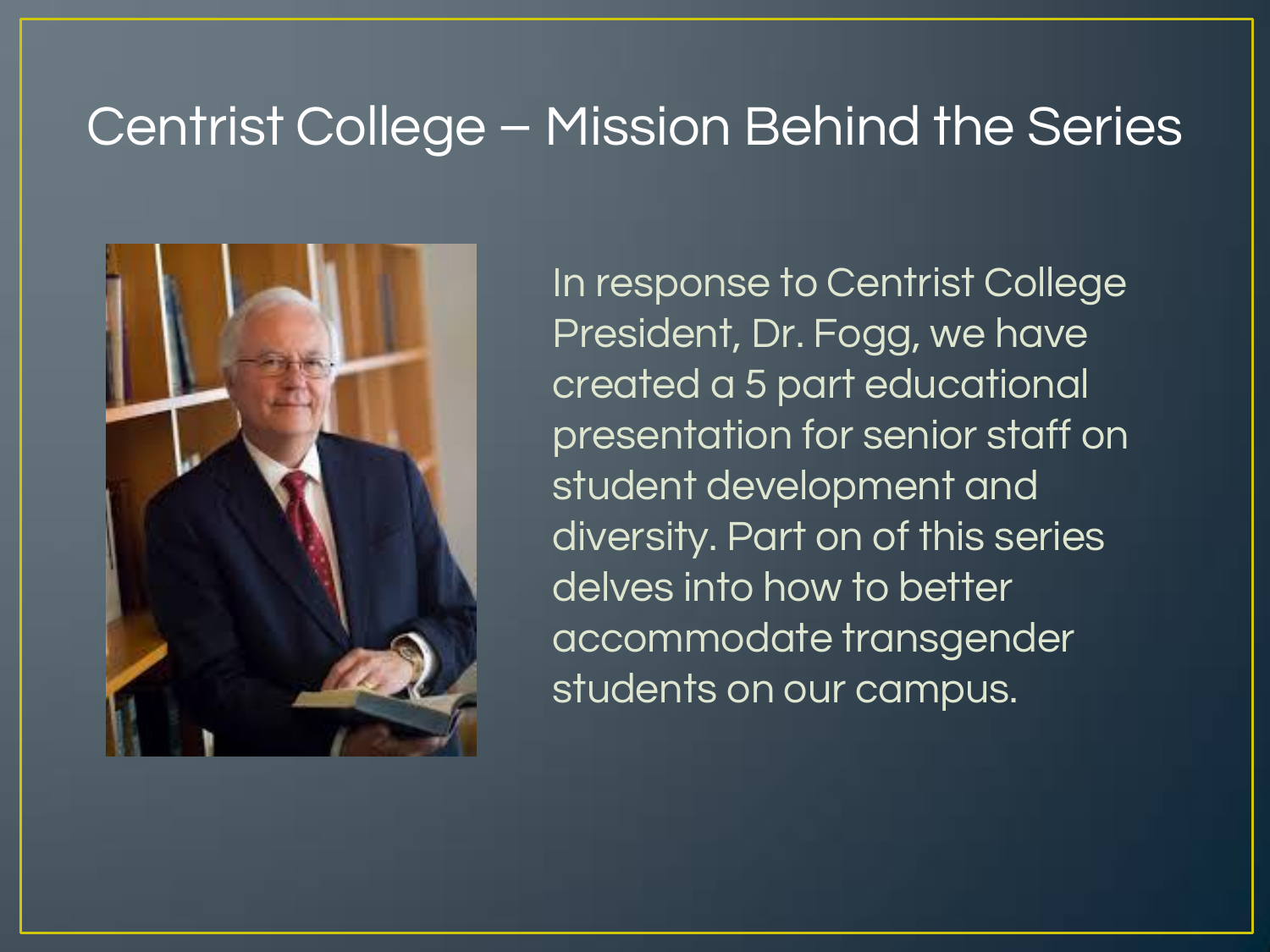# Transgender Defined

trans·gen·der

• Denoting or relating to a person whose self-identity does not conform unambiguously to conventional notions of male or female gender.



Transgender Symbol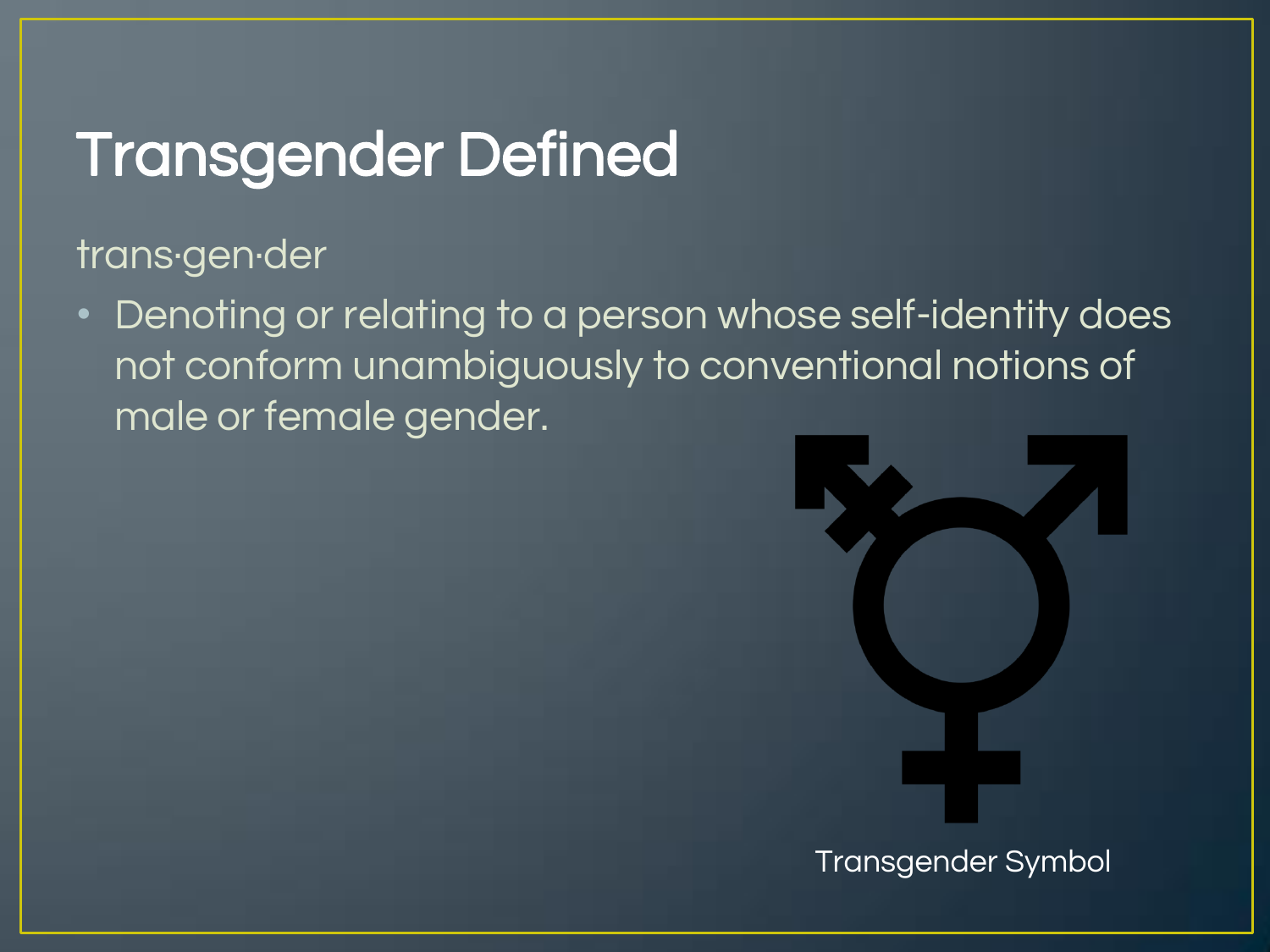# Common Terms Defined

- <u>Gay</u>: sexually attracted to someone who is the same sex; commonly used for a man attracted to another man
- <u>Lesbian</u>: a gay woman
- <u>Bisexual</u>: sexually attracted to both men and women
- Queer: an umbrella term; Someone who feels somehow outside of the societal norms in regards to gender or sexuality
- Intersex: the condition of being intermediate between male and female; hermaphroditism.
- Asexual: without sexual feelings or associations
- Aromantic: a person who experiences little or no romantic attraction to others.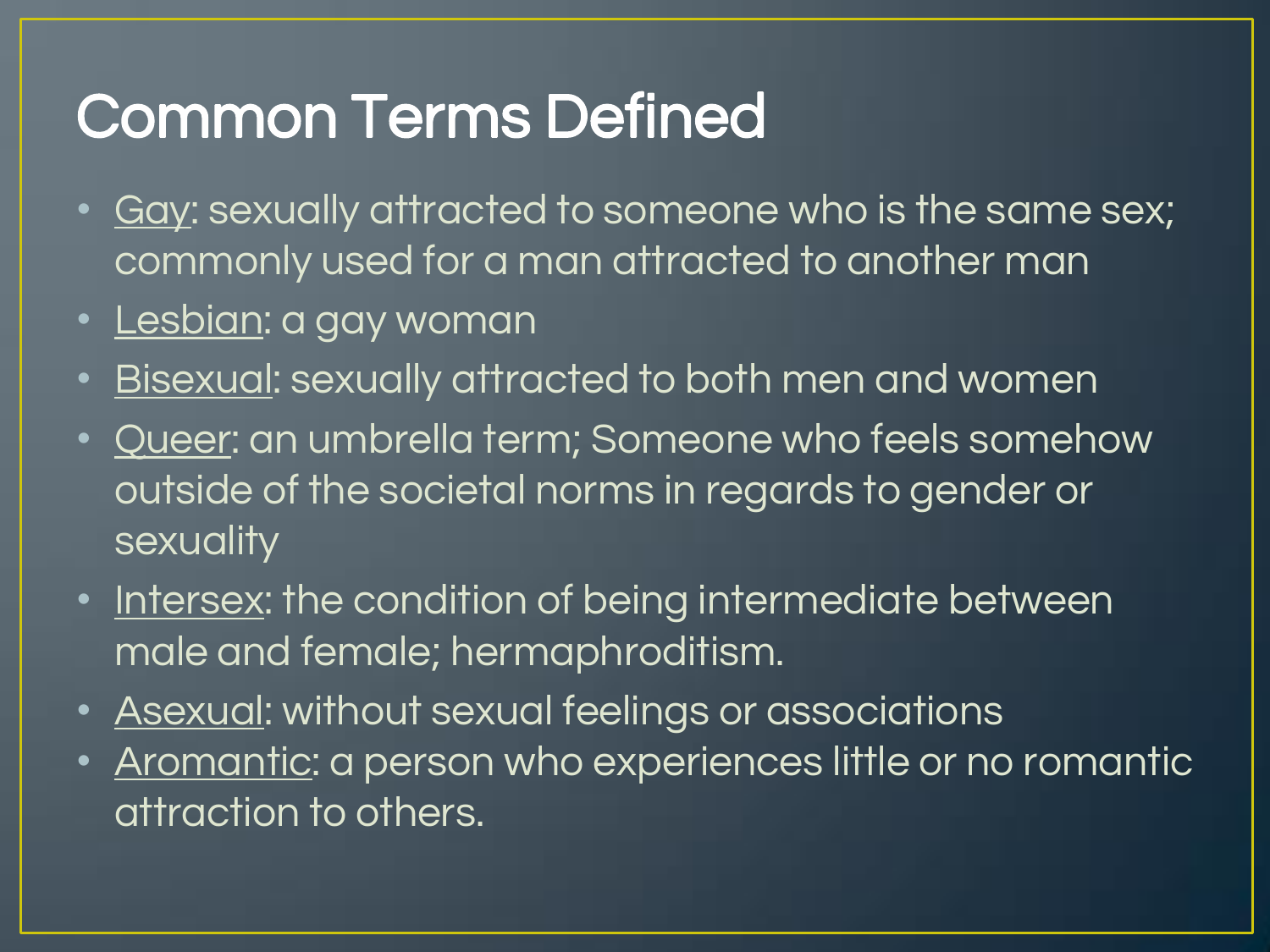# How is it Different?

- A lot of the time Transgender is referred to as "gay" or "bisexual" as previously defined
- Transgender is it's own community
- For example, a gay male is a man who identifies as a male and is attracted to other males, whereas a transgender male was genetically born female, but identifies as a male that is attracted to females, making the transgendered male, straight

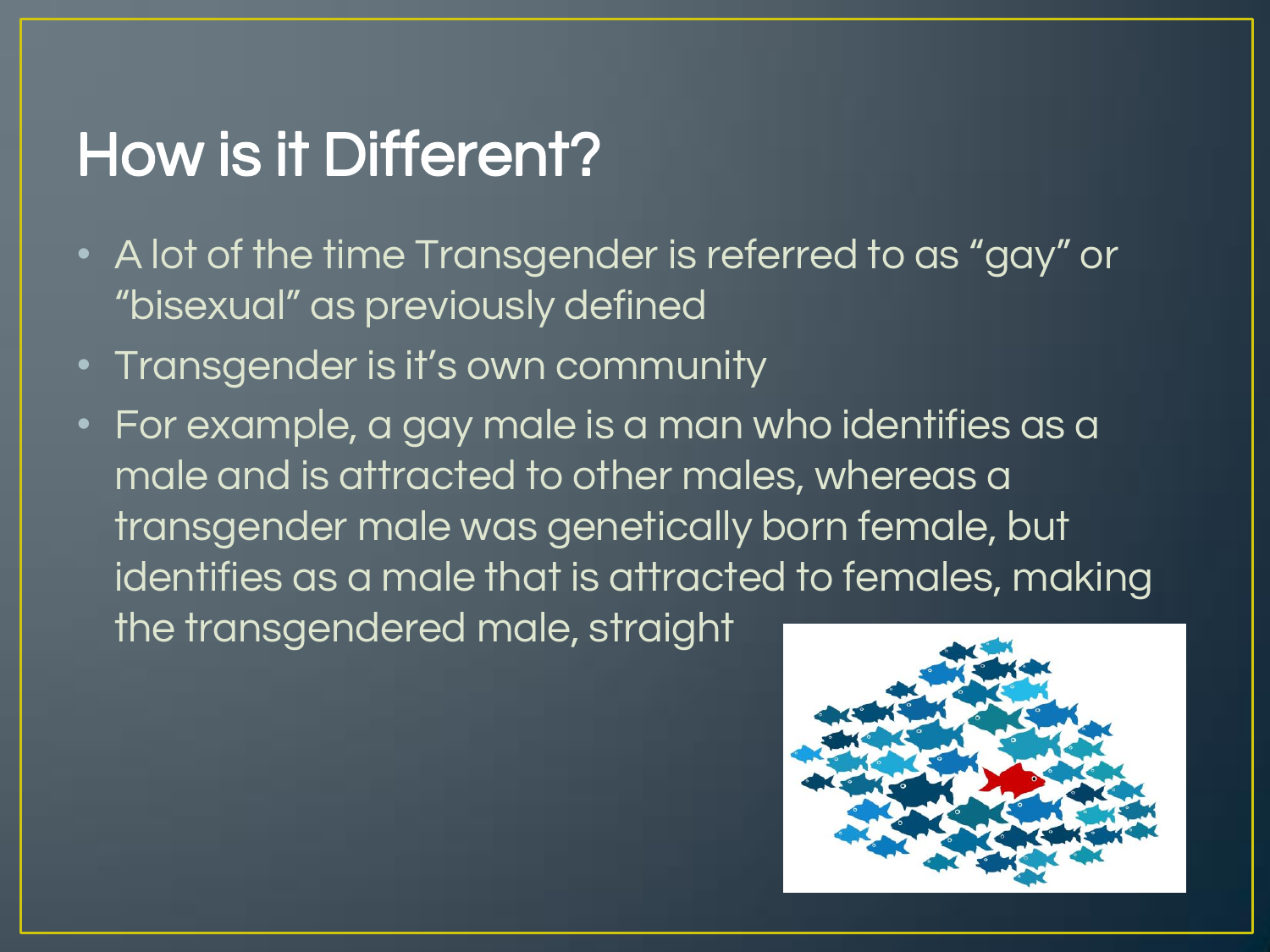# MOGAI – What is it?

- MOGAI is the acronym that commonly surrounds this community
- MOGAI stands for Marginalized Orientations, Gender Alignments and Intersex
- It is meant to be an umbrella or all inclusive term for all terms previously defined

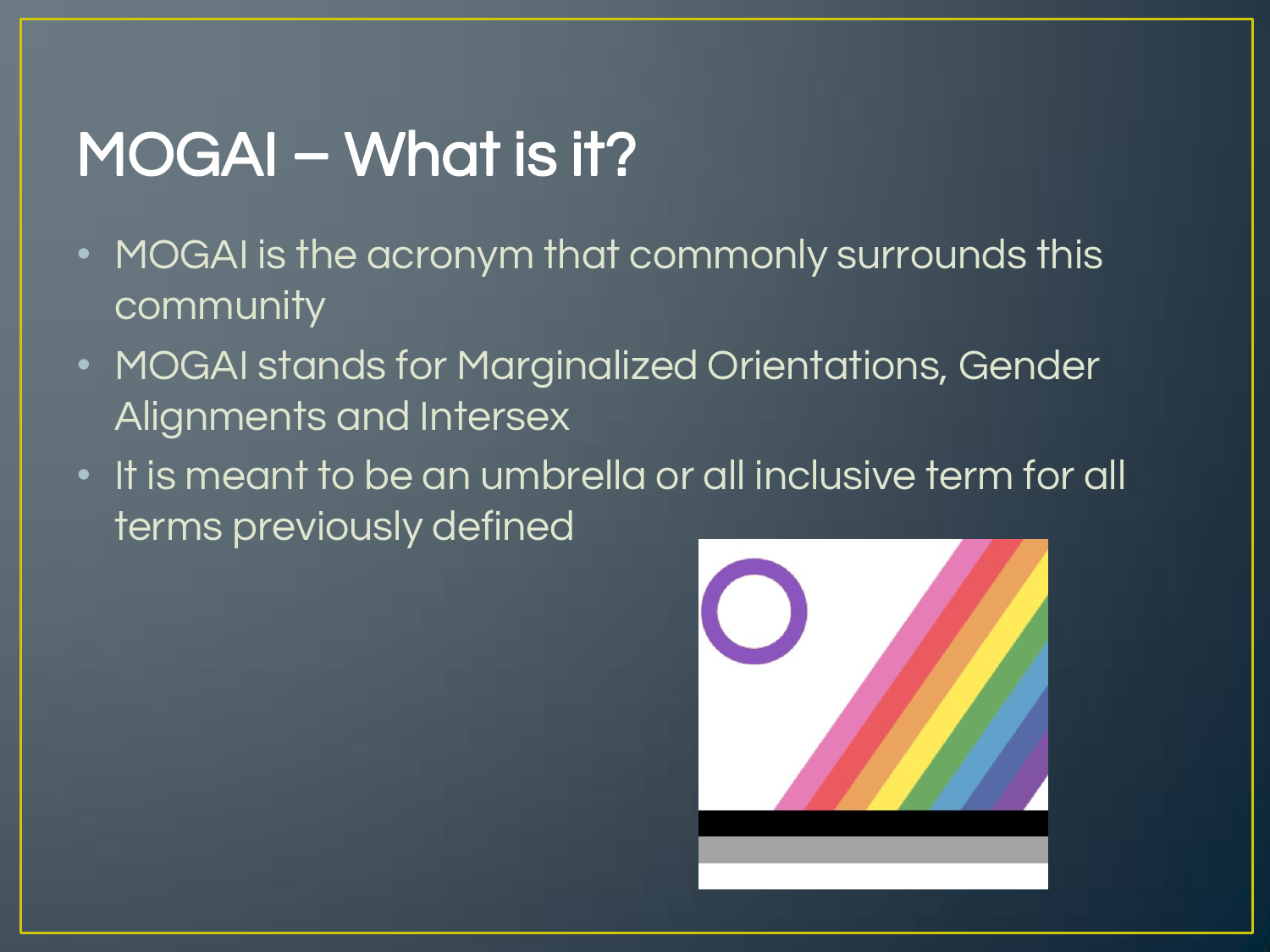### Stereotypes of the Transgender Community

•Transgender people are confused •Transgender people are gay •Transgender people live crazy lives •Transgender people are mentally disturbed

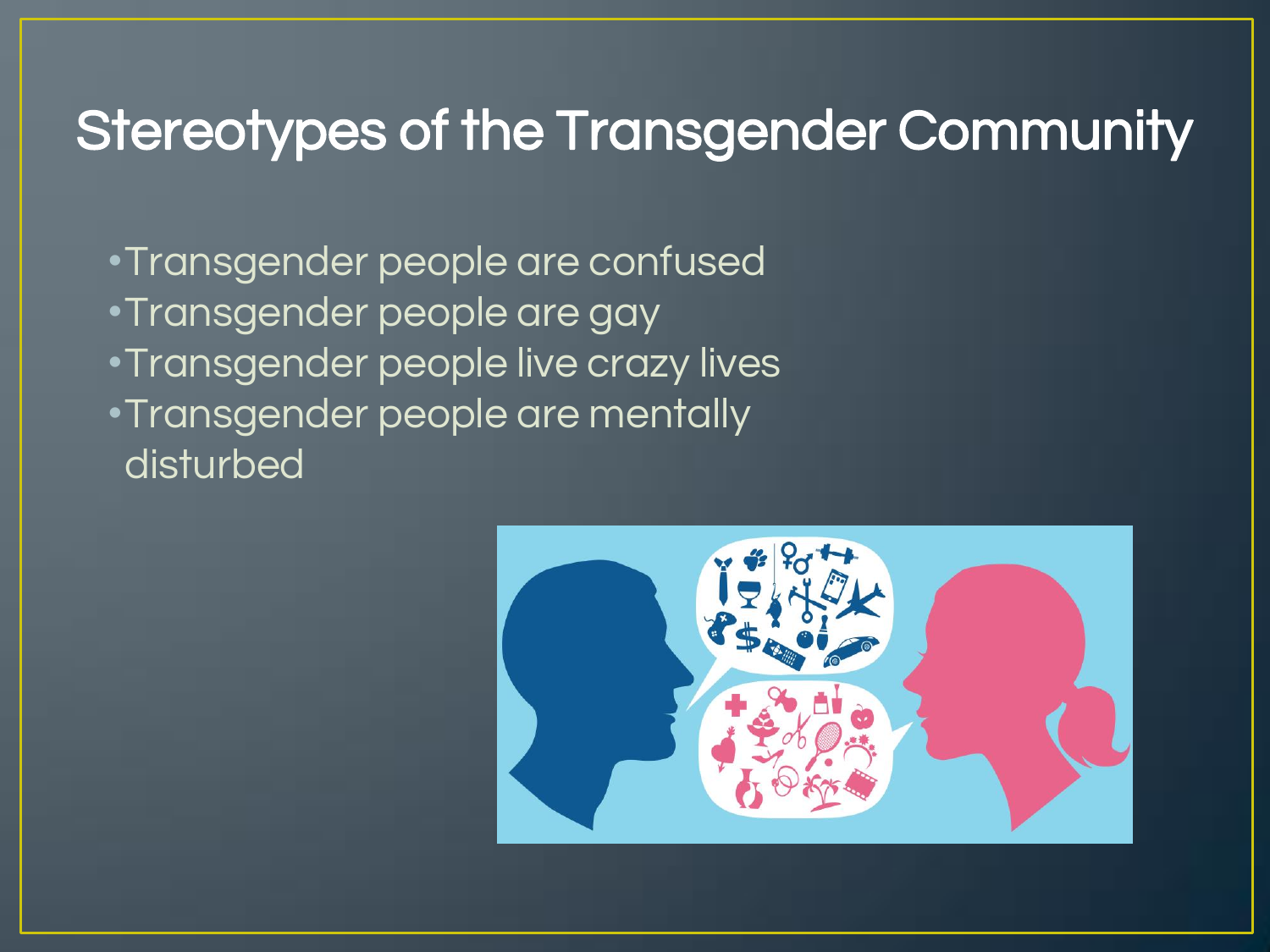#### **Facts**

- Just because people are different does not mean they don't know who they are.
- Gender identity and sexual orientation are different.
- Gender identity is how we identify genetically (male or female) whereas sexual orientation is what we are physically and romantically attracted to (male or female)
- This community suffers emotional and mental stress like everyone else, but the gender variant tends to cause more stress, leading to more suicide and self harm within this community

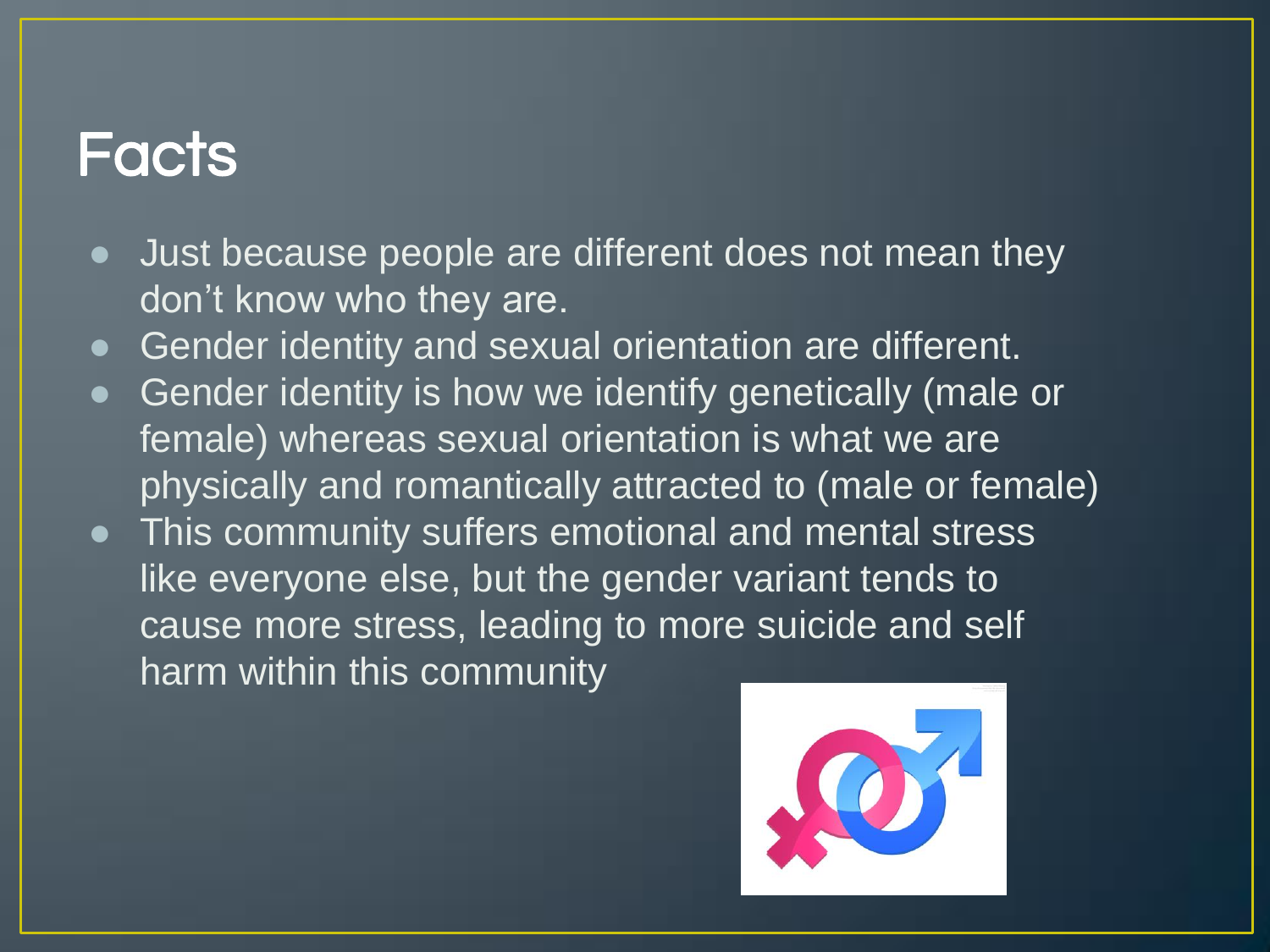### Current Issues in the College Environment

- Gender Neutral Bathrooms
- Application gender selections
- Residence Hall Environments
- Learning Environments
- Use of Proper Terminology
- Policy surrounding all male/all female groups
	- i.e. Fraternities, Sororities, etc.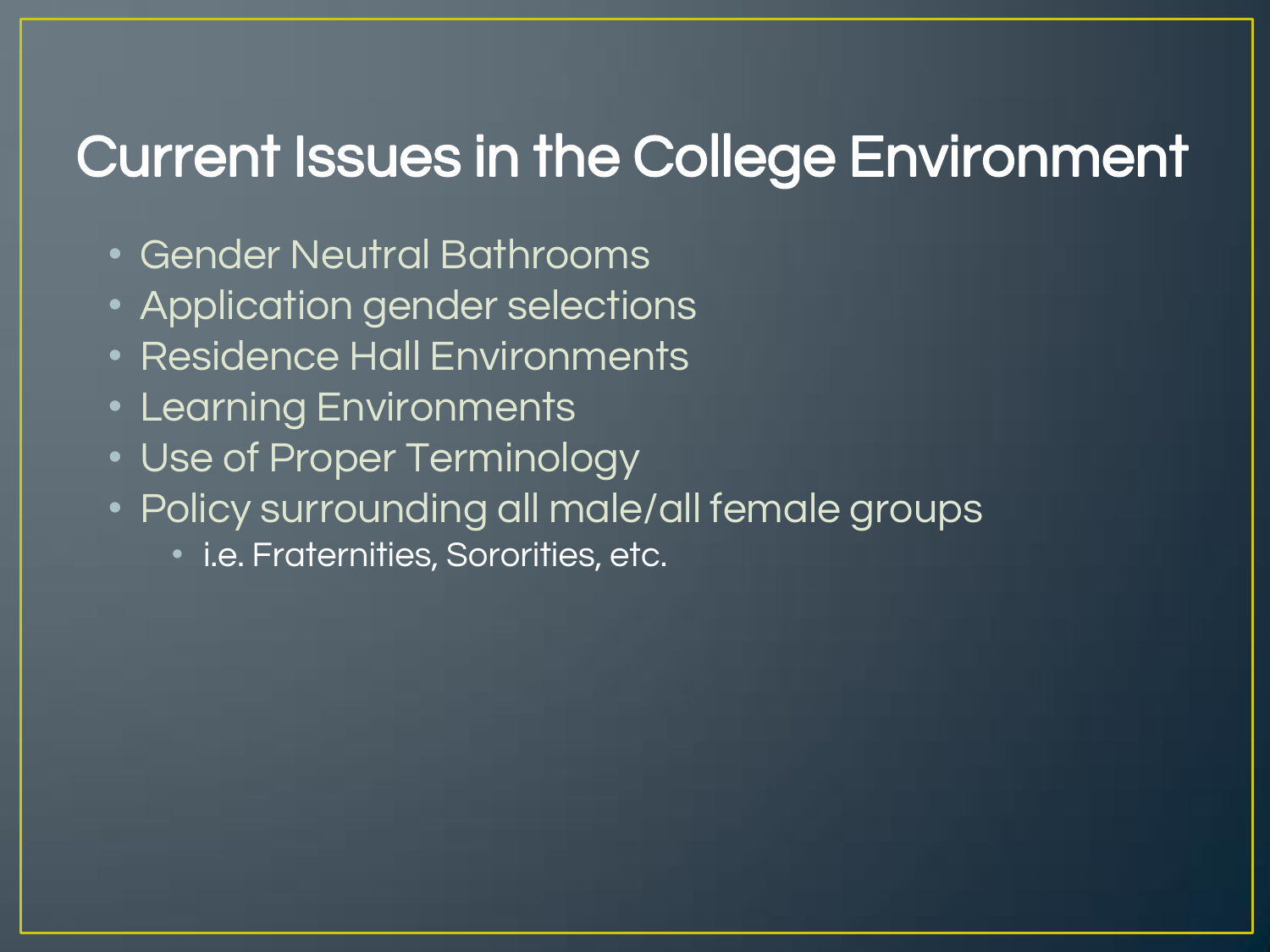Credit for video to Buzzfeed <https://www.youtube.com/watch?v=c9JhGNysgrk>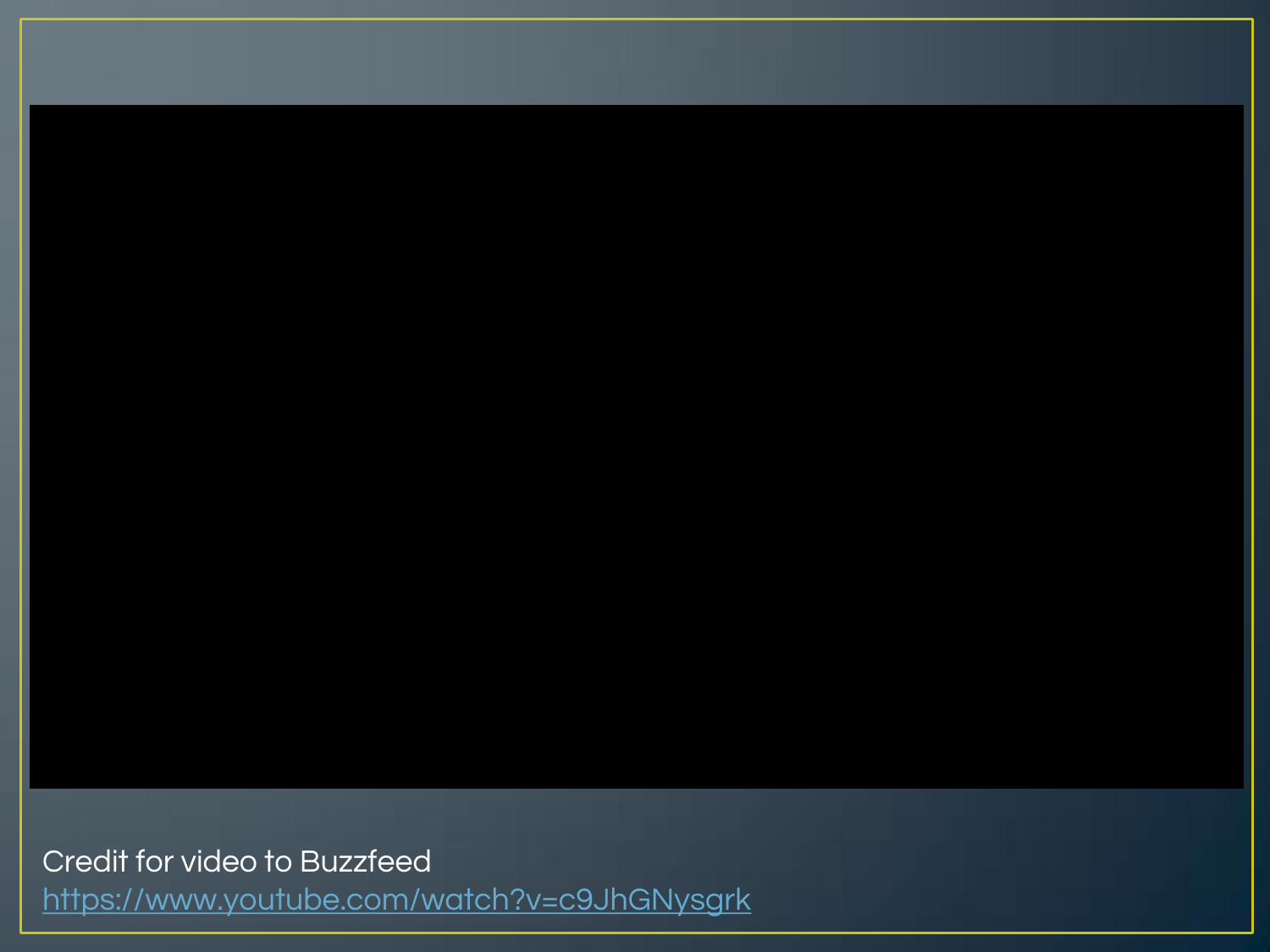# What is a Gender-Neutral Bathroom?

• A gender neutral bathroom can be as simple as a typical "Family Bathroom" where any gender can comfortably enter and feel safe



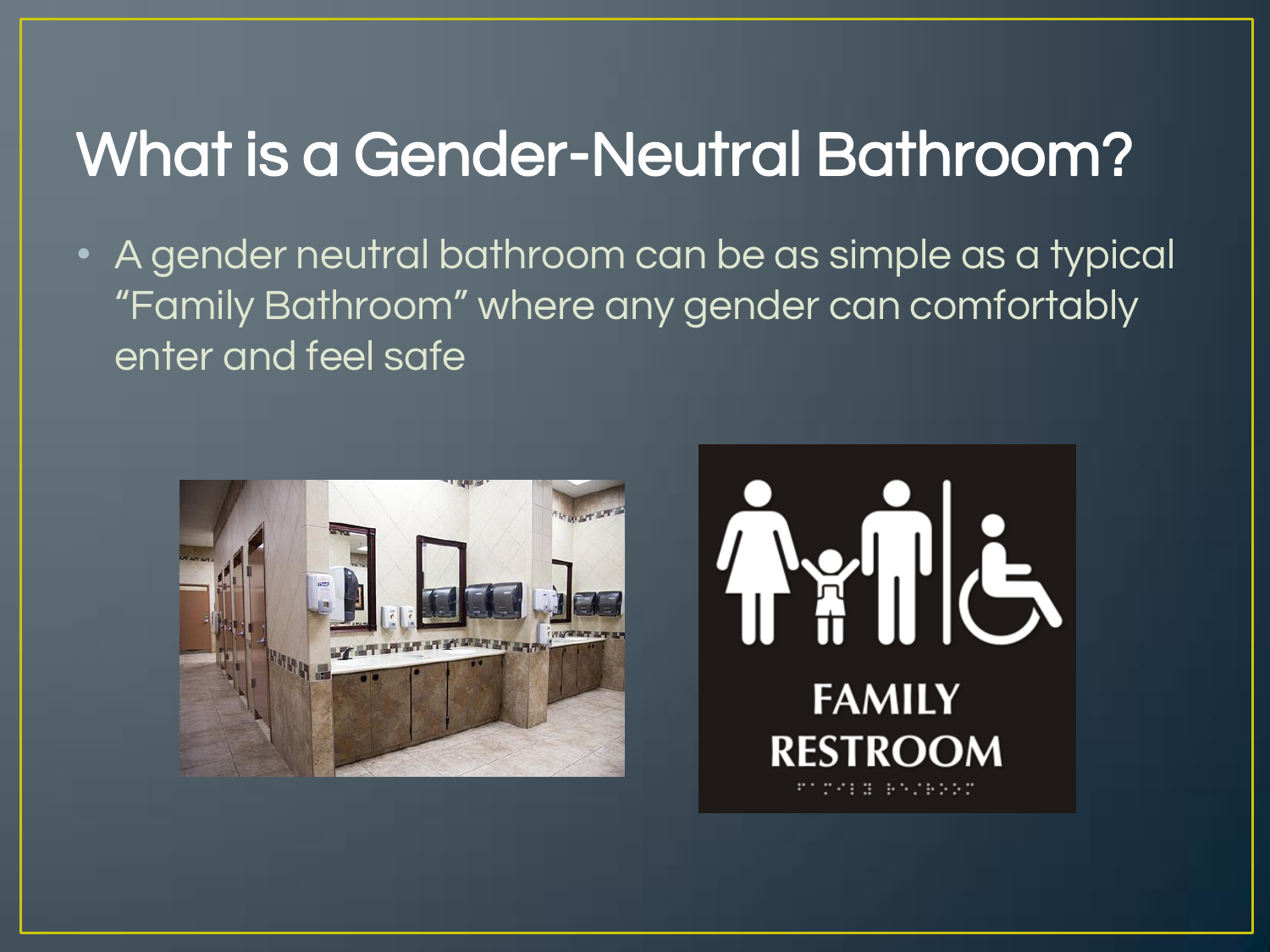# Small Solutions

- Gender selections on an application, something as simple as adding an "other" category
	- Implementing "gender neutral" or "family" bathrooms into new buildings on campus
	- Possible implementation of programs in residence halls for this community

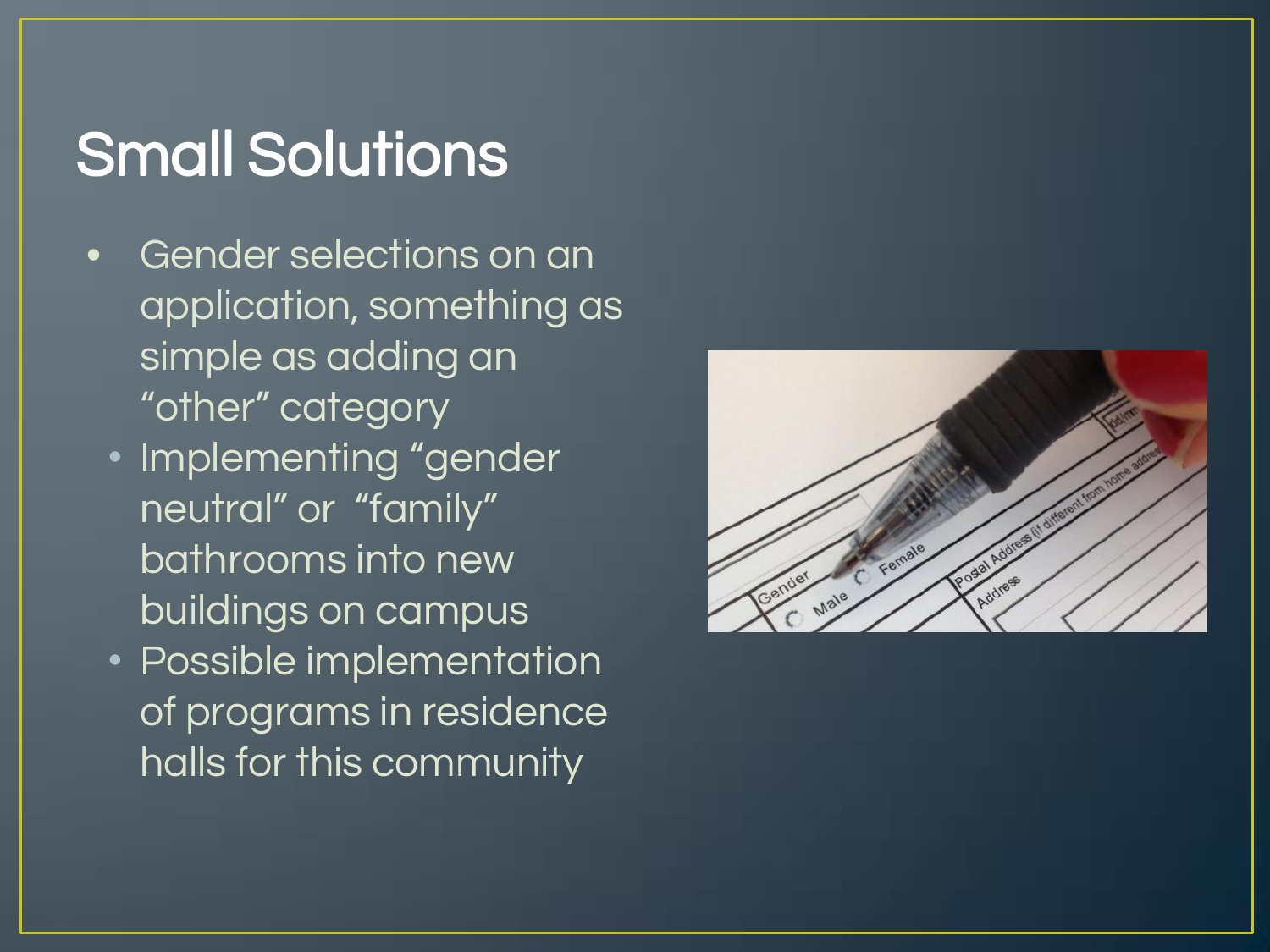# Small Solutions Continued

- Implementation of 'Safe Spaces" on campus
	- A safe space is a great initial starting point for students to feel like there is an open door and a listening ear. An environment where they feel 'safe'

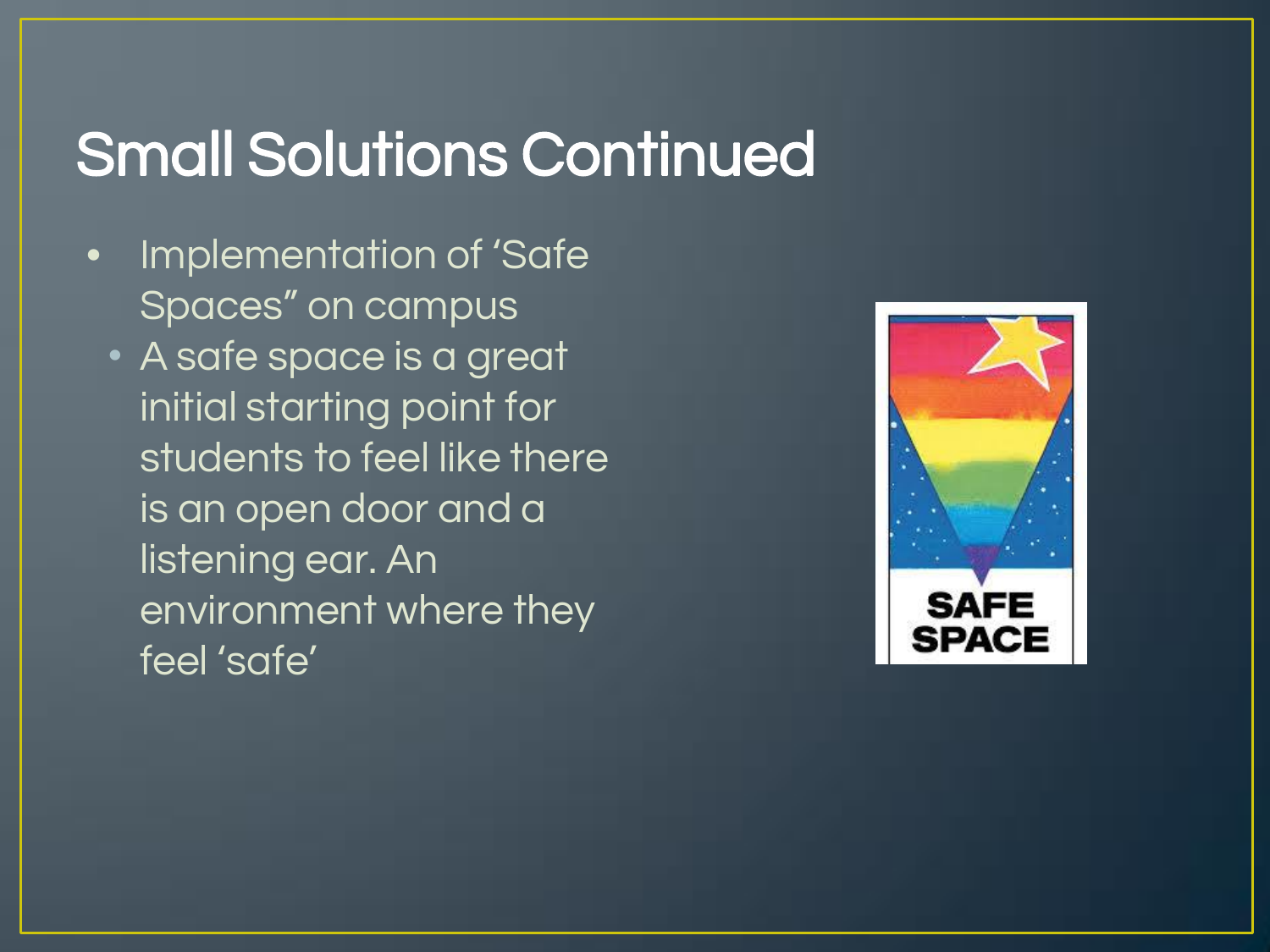# It's an Evolution, not a Quick Fix

- Implementing change like this into any institution takes time, it will not be an overnight solution
- This community has taken ages to make the strides they have in the legal world, being accepted and respected as an average person in society is the next step

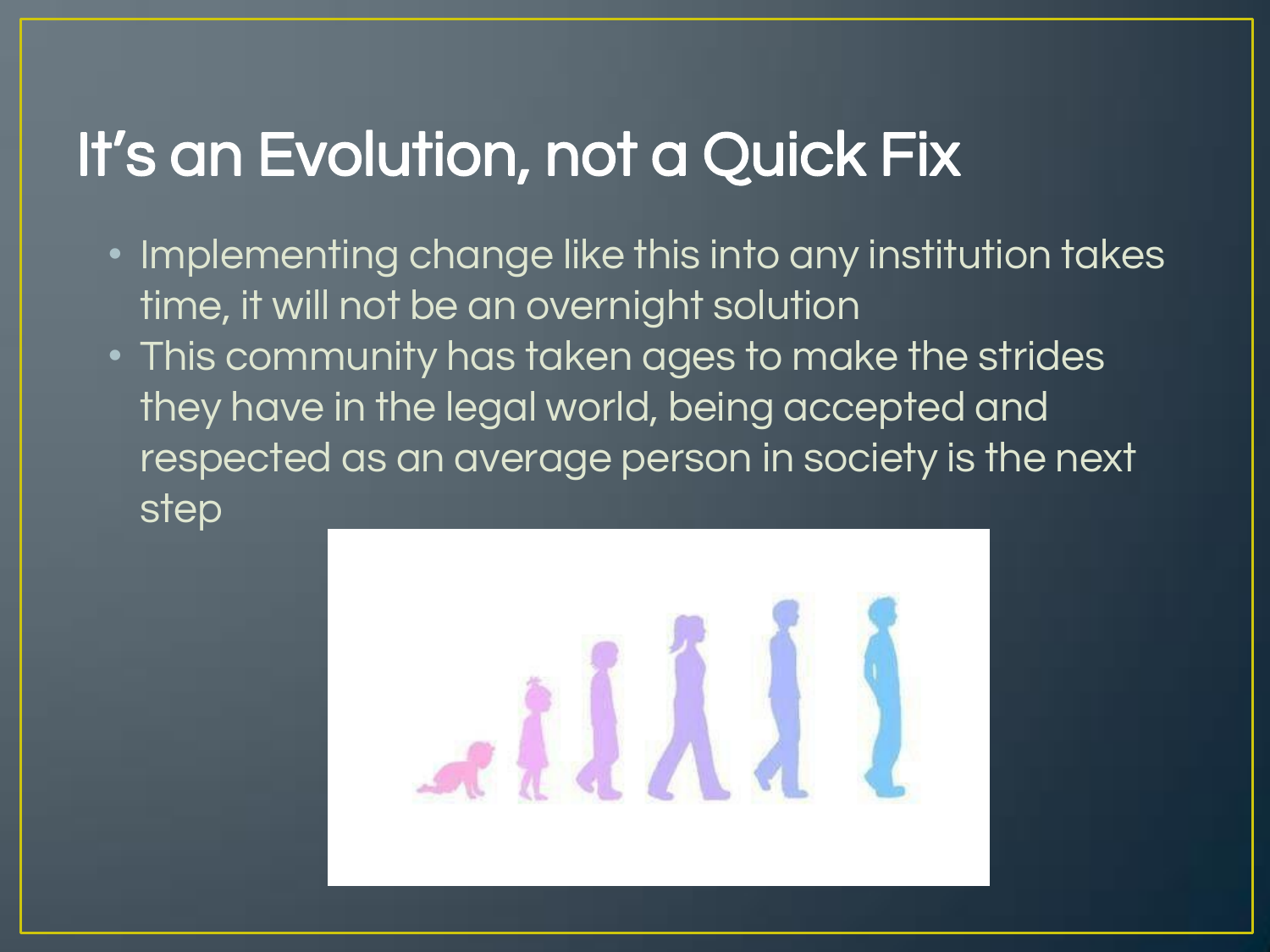## "Picture This…"

Have everyone in the room close their eyes, open their minds, and picture this…

You are an average college student named Stephanie. It's Wednesday morning and you have a class at 8 a.m.. Your alarm yells out at 7 a.m. sharp. You run to the community bathroom down the hall to take a shower, brush your teeth, and get ready for the day. You look at your watch and realize you're almost late, you gather your things, bolt back to your room to drop off your stuff, grab your backpack and run to class.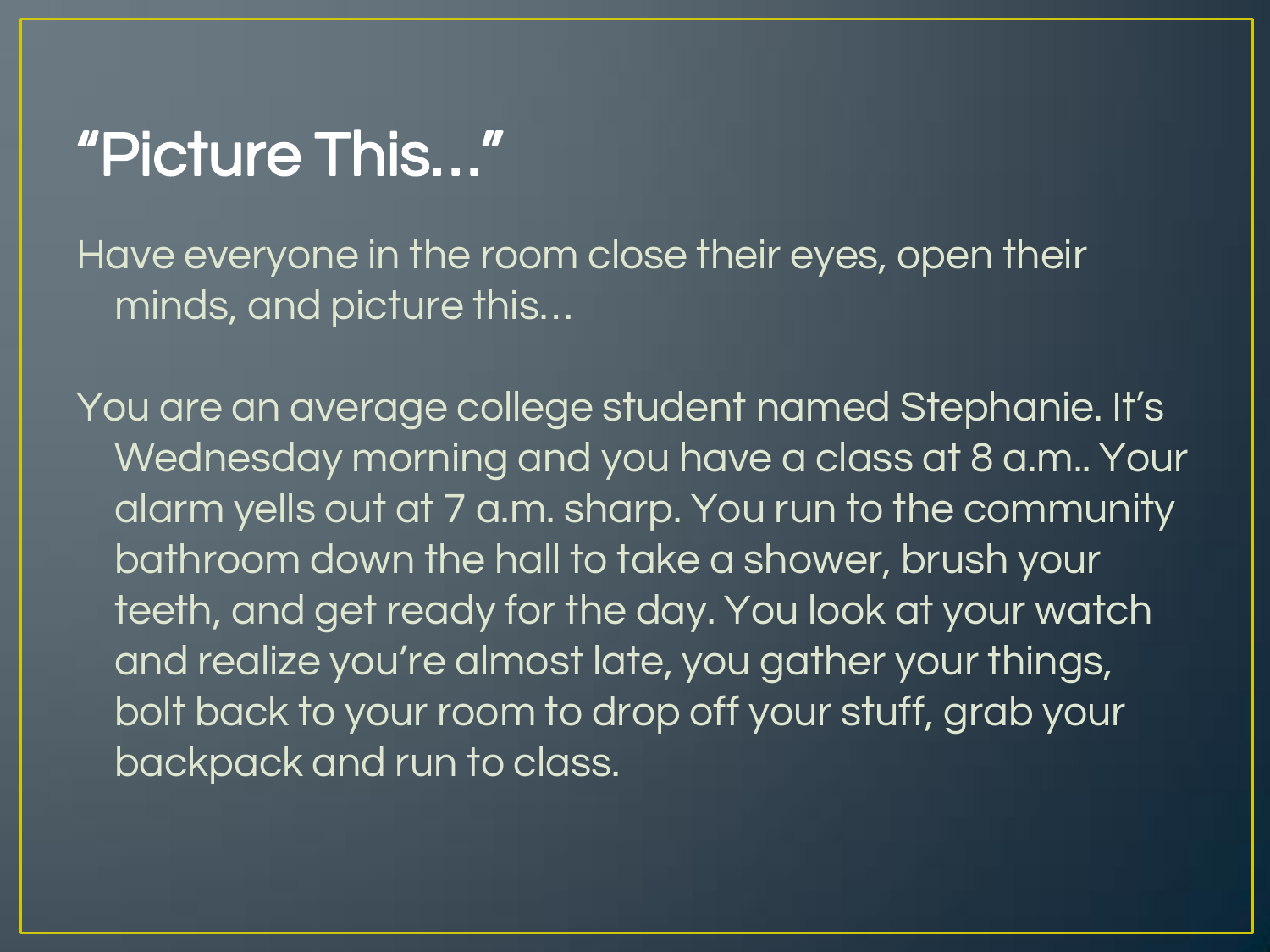# Now, Picture This...

You are a transgender college student named Stephanie. Still in transition from male to female. It's Wednesday morning and you have a class at 8 a.m.. Your alarm yells out at 7 a.m. sharp. You run to the community bathroom, down the hall to take a shower, brush your teeth, and get ready for the day. The looks from other girls and 'female only' sign on the bathroom door stops you dead in your tracks. You are wondering every day if this community will ever accept you for who you are. You push these thoughts into the back of your brain, not unlike every other day, and proceed with your morning routine of stares and hushed gossip. You look at your watch and realize you're almost late, you gather your things, bolt back to your room to drop off your stuff, grab your backpack and run to class.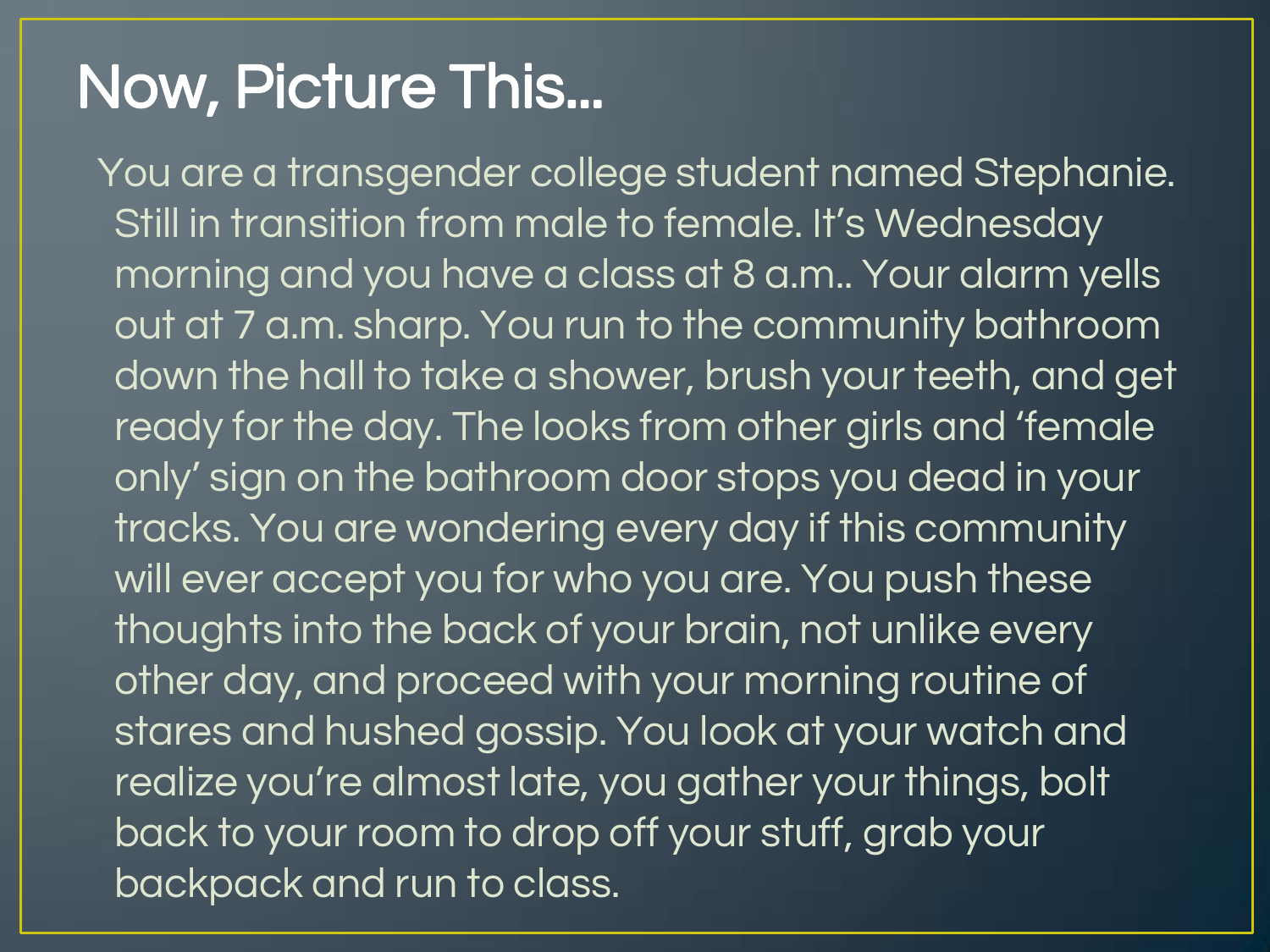### **Discussion**

- How were the two situations different?
- Why were they so different?
- Are these situations avoidable on college campuses?
- How would you feel put into the shoes of these students?

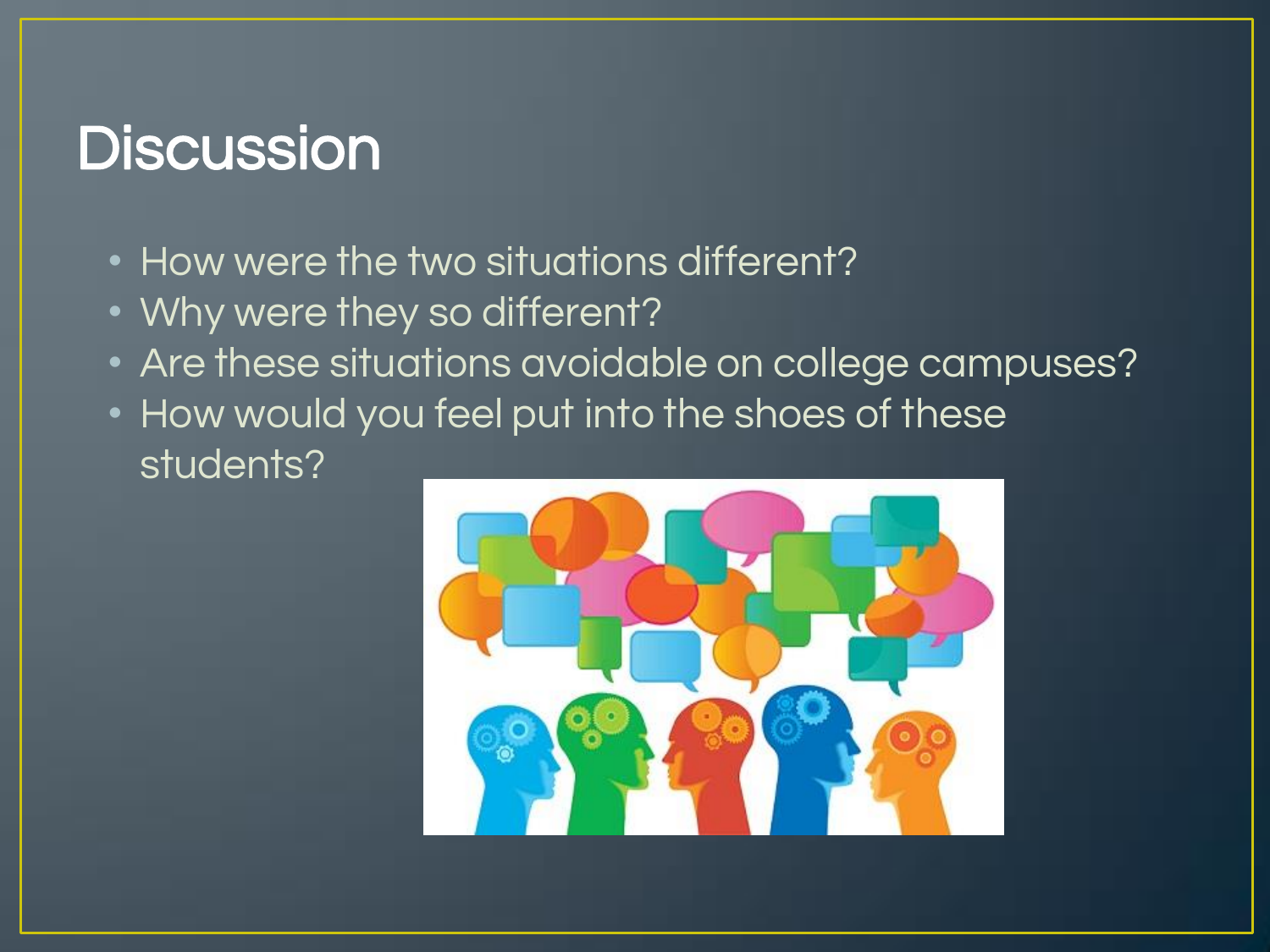# How will you proceed?

- It's up to institution's staff to make all students feel welcome and safe on our campus
- It is in our best interest as an institution of diverse students and faculty to, over time, better educate ourselves and those around us on how to make everyone feel at home here

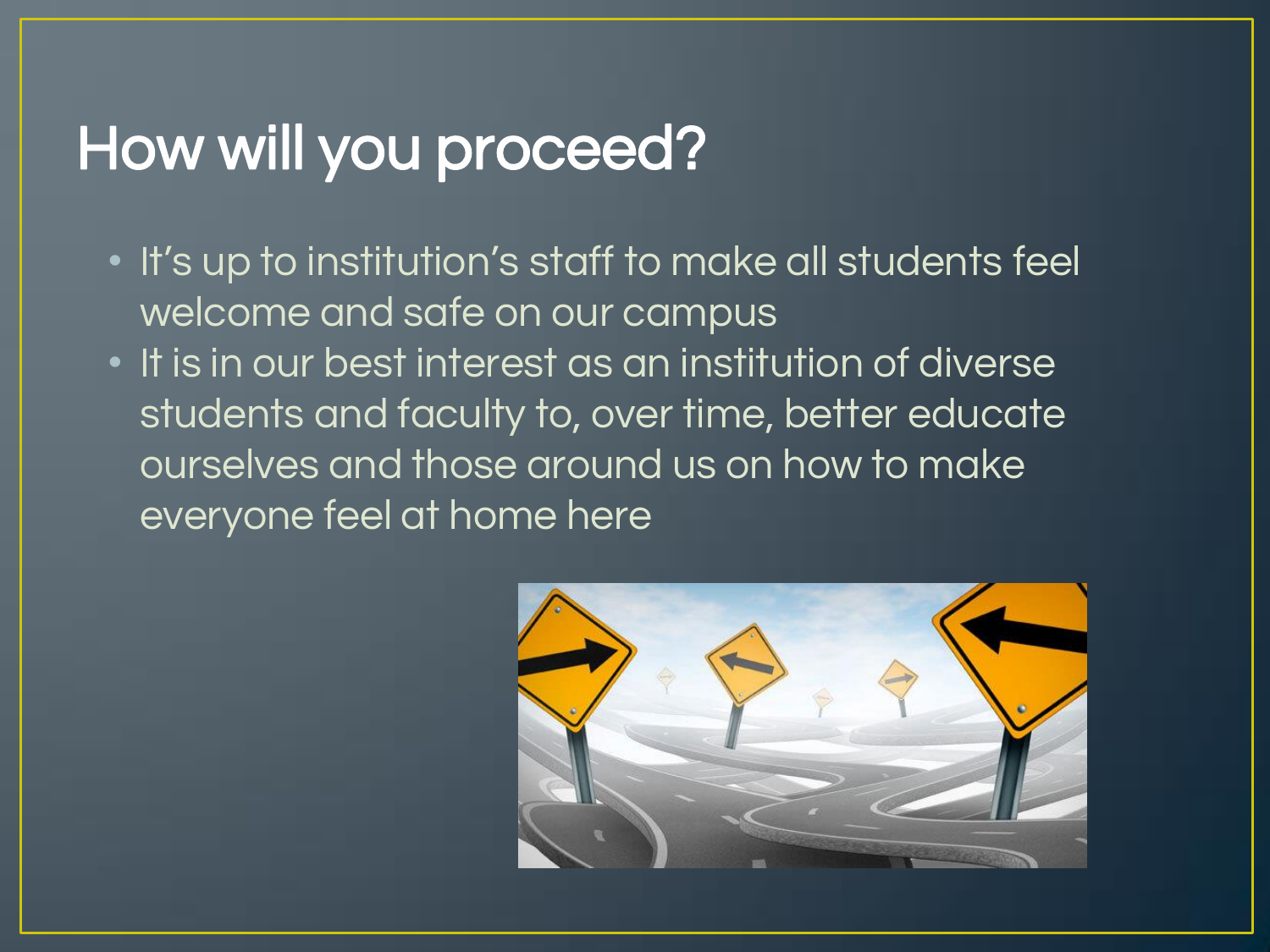## Mission Statement

Centrist College mission is to provide a quality education that prepares it's students for extraordinary and positive contributions to society. The focus of Centrist College's mission is upon fostering commitment to excellence and character, performance, leadership, involvement, service to others and encourage life-long learning.